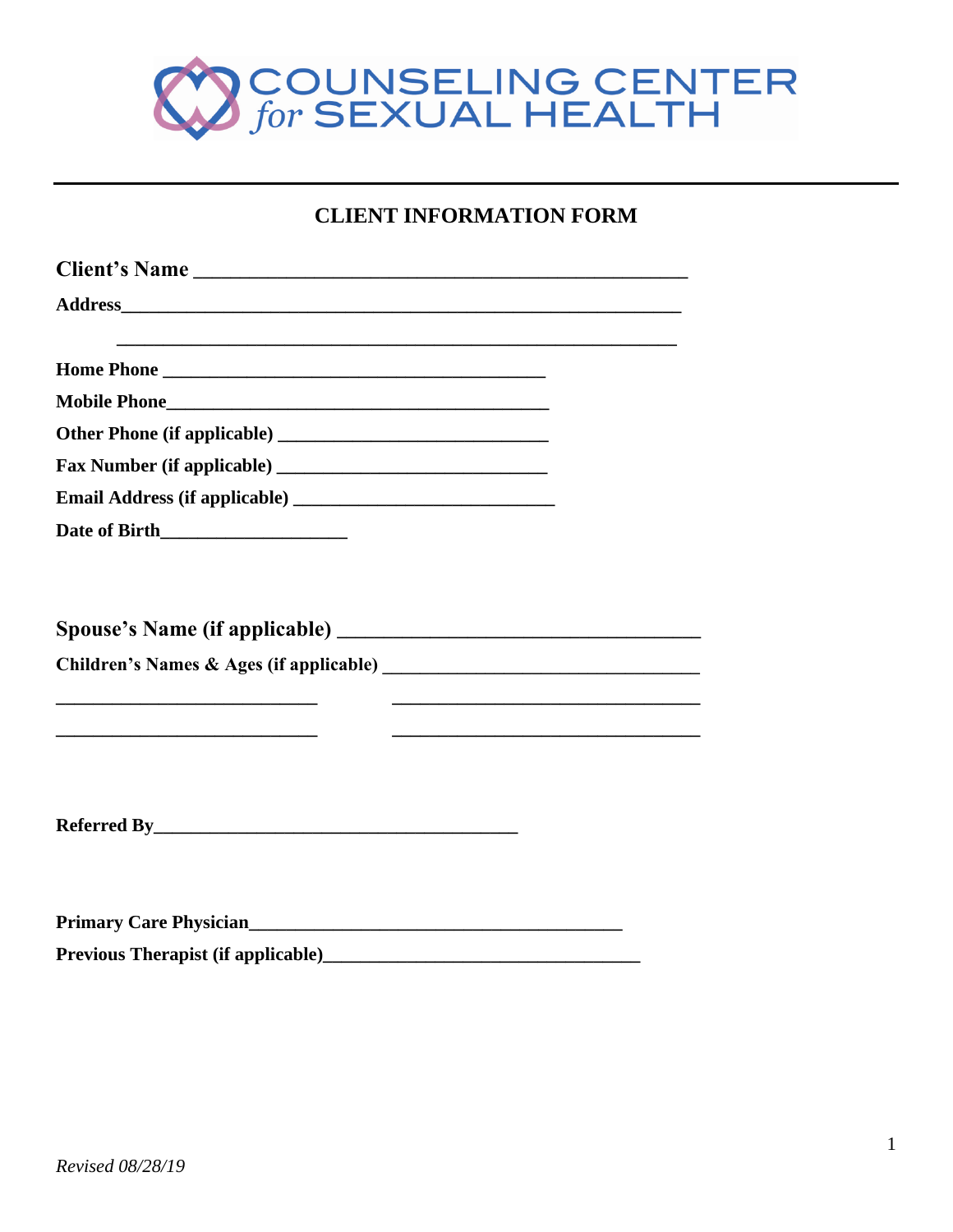

## **POLICIES AND CONSENT FOR TREATMENT**

**APPOINTMENTS:** Appointments are usually scheduled for 45-50 minutes. Clients generally are seen weekly or more/less frequently as acuity dictates and you and I agree. You may discontinue treatment at any time, but please discuss any decision to do so with me. I request at least two weeks advanced notice so that together we can effectively plan for continued care.

**PAYMENT AND BILLING:** Payment for services is an important part of any professional relationship. *Full payment is expected at the time of each appointment* unless otherwise arranged. Cash, Checks, Visa, MasterCard, Discover, and American Express are each acceptable forms of payment. Checks should be payable to **"Counseling Center for Sexual Health, Inc."** Upon request, monthly statements can be provided containing all pertinent data necessary for insurance purposes should the client choose to seek reimbursement. Any additional information required by an insurance company will be provided at no additional cost. Fees are reviewed and modified annually. Clients are notified of any change in fee 30 days prior to it taking effect. My fee schedule is as follows:

| <b>Individual Therapy</b>                                           |          |
|---------------------------------------------------------------------|----------|
| $(45 - 50$ minute session):                                         | \$200.00 |
| $(90$ minute session):                                              | \$275.00 |
| <b>Couples or Family Therapy</b>                                    |          |
| $(45 - 50$ minute session):                                         | \$250.00 |
| $(90$ minute session):                                              | \$375.00 |
| <b>Group Therapy</b>                                                |          |
| $(90$ minute session):                                              | \$75.00  |
| <b>Phone Consultation</b>                                           |          |
| $(15 \text{ minute increments}, \text{prorated for time needed})$ : | \$55.00  |
| <b>Other Services as described below</b>                            |          |
| $(30$ minute increments, prorated for time needed):                 | \$115.00 |

*Telephone consultation***:** Telephone consultation may be suitable or even necessary at times during the course of therapy. It involves professional services rendered with regard to your therapy, case planning, crisis management, and/or the imparting of information pertaining to your case. It includes telephone conferences with other professionals or individuals (which you have authorized) such as physicians, lawyers, school counselors, and the like. Routine calls requiring 10 minutes or less will not be billed. Of course, there is no charge for calls regarding appointment scheduling or similar business.

*Reports and Correspondence***:** There is no charge for time spent making simple reports to insurance companies. However, if a lengthy or complex report or correspondence becomes necessary, it will be billed at the "Other Services" rate for the amount of time required. This is not an item covered by most insurance policies.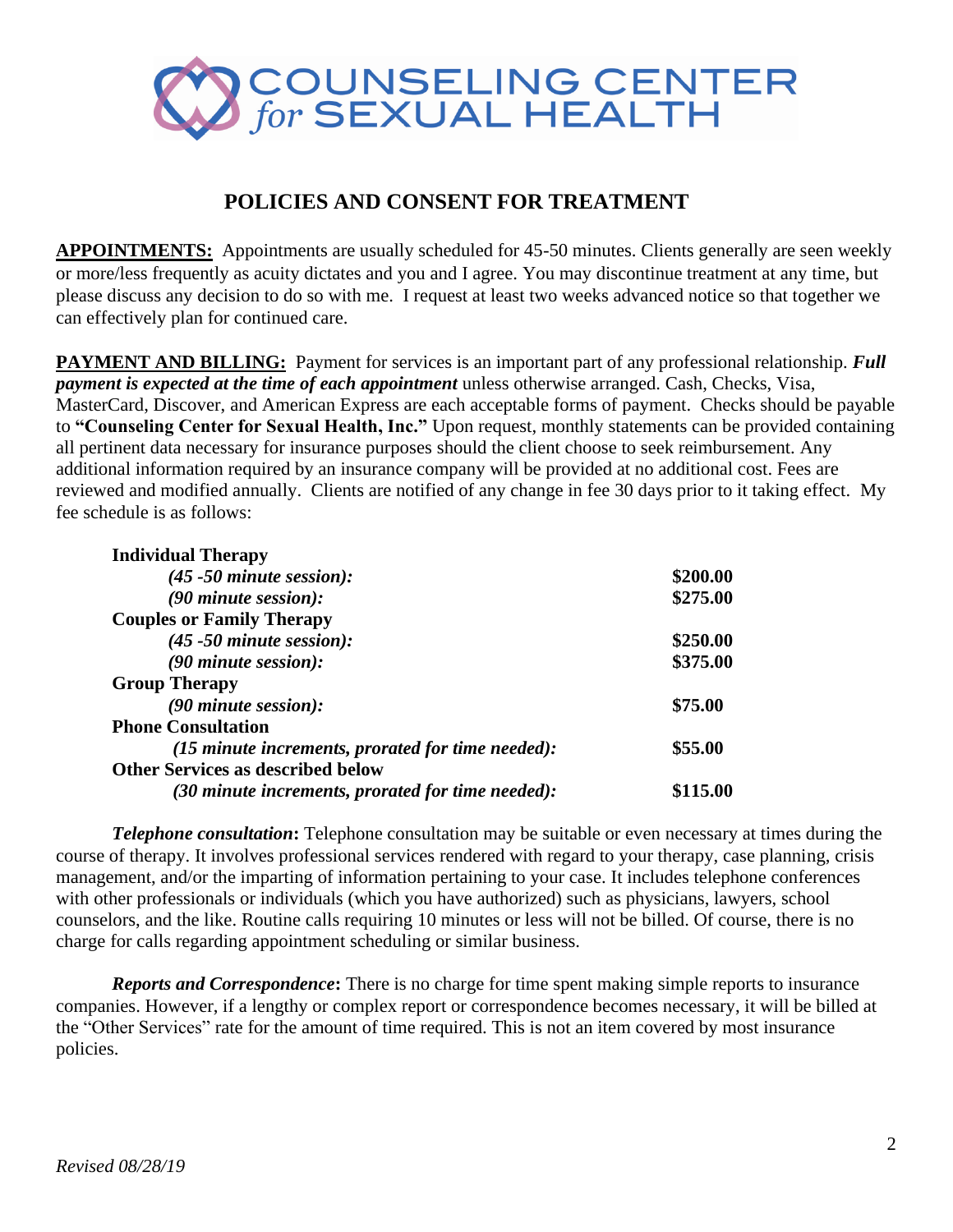

*Other Services*: In-person consultation and/or collaboration with other professionals (which you have authorized), hospital visits, depositions, court appearances, and other in-person services are billed at the "Other Services" rate for the amount of time required. If travel is required beyond one-half hour from the office, a fee for travel time is assessed also. Some of these ancillary services may require payment in advance.

*Returned Checks and/or Failure to Pay:* If at any point during the course of our work together you are unable to pay for your therapy, please discuss this with me right away so that we can address this before it becomes an issue that could compromise your treatment. There is a \$20.00 fee for each check returned from the bank for insufficient funds. If your account with me is unpaid and we have not arranged a payment plan, a collection agency or small claims court may be utilized, and you will be responsible for reasonable collection fees. The only information I will give to the court, a collection agency, or a lawyer will be your name and address, the dates we met for professional services, and the amount due to me.

**CONFIDENTIALITY:** All communication between therapist and client is strictly confidential unless: (1) The client signs a release of information form or otherwise authorizes the release in writing. (2) The therapist is ordered by a court to release or disclose information. (3) The client presents a physical danger to self or others. (4) Child and/or elder abuse or neglect is suspected. In the latter two cases, the law mandates disclosure of information to potential victims and/or legal authorities so that protective measures may be taken. (5) The client states they are intentionally accessing or downloading child pornography. The law mandates therapists to report this information to the authorities.

Because I work within a group practice, consultation may occur with professionals within this practice. In addition, administrative assistants from my office may access billing and scheduling information. Please refer to the "What You Should Know About Confidentiality in Therapy" form for additional details on the limits of confidentiality in therapy. Also discuss any specific questions or concerns you have about this directly with me.

**TREATMENT OF MINORS AS INDIVIDUAL CLIENTS**: When a client who is a minor is in individual therapy, the parent or legal guardian has the right to ask for information about the minor's therapy, and the therapist, acting in the best interest of the minor, has the right to limit the amount of information disclosed. Please discuss any specific questions or concerns you may have about this directly with me.

**AVAILABILITY:** I am typically not immediately available by telephone. My telephone is answered by voice mail which I check frequently during regular business hours, which are Monday through Friday, 9:00 AM to 6:00 PM. Although I will make every effort to return your call personally on the same day you make it, calls regarding non-clinical matters may be returned by my office staff. Messages left on weekends and holidays will typically be returned on the following business day. If you have not heard back from me within 24 business hours, please call me again. If you communicate with me via email, please understand the risks associated with using email, such as: email can be intercepted, altered, forwarded or used without authorization or detection, email can be used as evidence in court, email may not be secure and the confidentiality of such communication may be breached by a third party. If you cannot reach me, and you feel that you cannot wait for me to return your call, you should call 911. If you are feeling suicidal or a family member is threatening violence or suicide, you need to call 911 or head to the nearest Emergency Room immediately. If I am unavailable for an extended time, I will provide you with the name of a trusted colleague whom you can contact if necessary.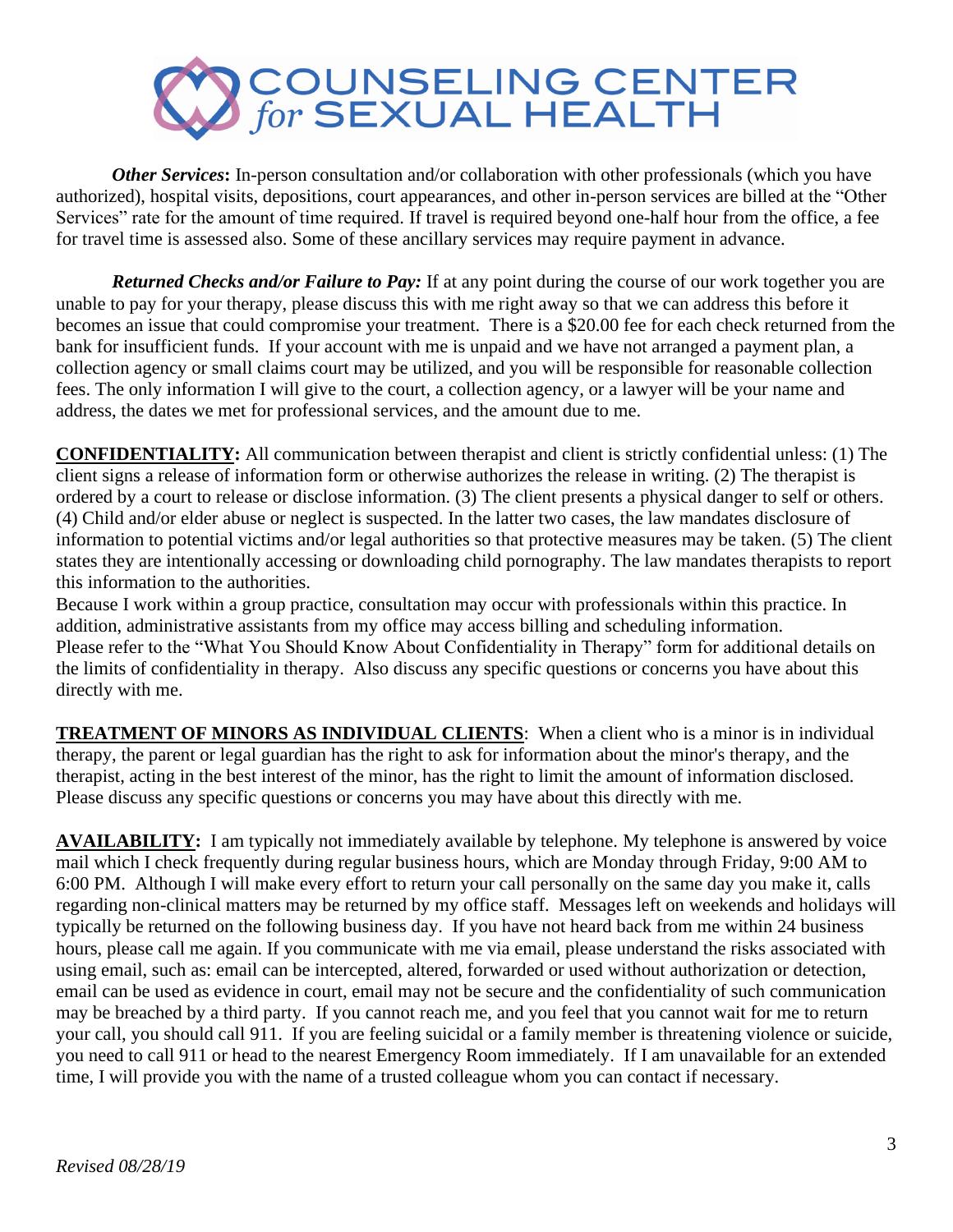

**CANCELLATION**: If you need to cancel an appointment, please do so **at least 24 hours in advance**. Otherwise, you will be billed for the missed appointment at the regular rate.

### **PATIENT LITIGATION**

Therapist will not voluntarily participate in any litigation, or custody dispute in which Patient and another individual, or entity, are parties. Therapist has a policy of not communicating with Patient's attorney and will generally not write or sign letters, reports, declarations, or affidavits to be used in Patient's legal matter. Therapist will generally not provide records or testimony

unless compelled to do so. Should Therapist be subpoenaed, or ordered by a court of law, to appear as a witness in an action involving Patient, Patient agrees to reimburse Therapist for any time spent for preparation, travel, or other time in which Therapist has made him/herself available for such an appearance at Therapist's usual and customary hourly rate of \$150.00.

### **TERMINATION OF THERAPY**

Therapist reserves the right to terminate therapy at his/her discretion. Reasons for termination include, but are not limited to, untimely payment of fees, failure to comply with treatment recommendations, conflicts of interest, failure to participate in therapy, Patient needs are outside of Therapist's scope of competence or practice, or Patient is not making adequate progress in therapy. Patient has the right to terminate therapy at his/her discretion. Upon either party's decision to terminate therapy, Therapist will generally recommend that Patient participate in at least one, or possibly more, termination sessions. These sessions are intended to facilitate a positive termination experience and give both parties an opportunity to reflect on the work that has been done. Therapist will also attempt to ensure a smooth transition to another therapist by offering referrals to Patient.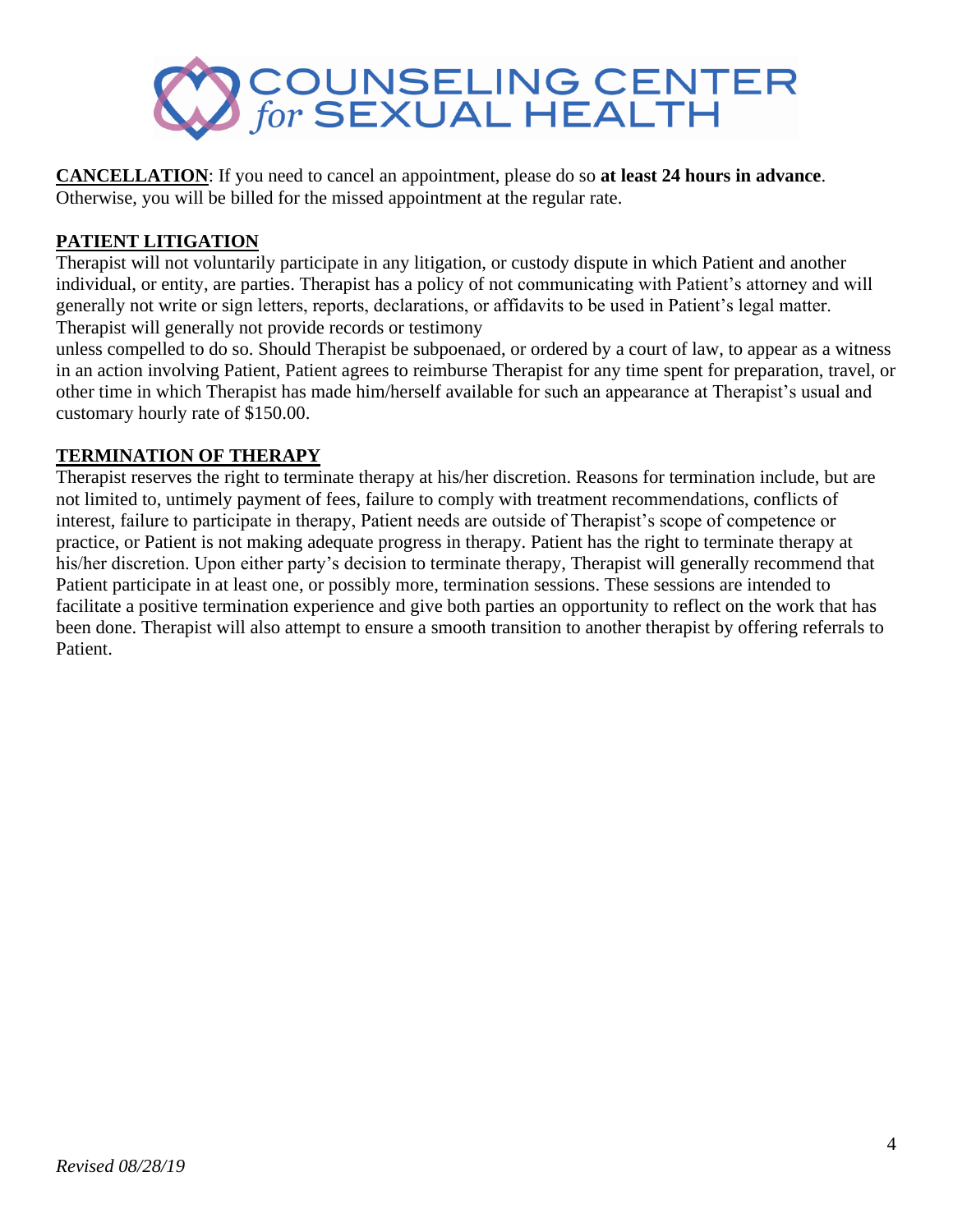

# **"No Secrets" Policy for Family Therapy and Couple Therapy**

This written policy is intended to inform you, the participants in family therapy or couple therapy, that when I agree to work with a couple or a family, I consider that couple or family (the treatment unit) to be the patient. For instance, if there is a request for the treatment records of the couple or the family, I will seek the authorization of all members of the treatment unit before I release confidential information to third parties. Also, if my records are subpoenaed, I will assert the psychotherapist-patient privilege on behalf of the patient (the treatment unit).

During the course of my work with a couple or a family, I may see a smaller part of the treatment unit (e.g., an individual or two siblings) for one or more sessions. These sessions should be seen by you as a part of the work that I am doing with the family or the couple, unless otherwise indicated. If you are involved in one or more of such sessions with me, please understand that generally these sessions are confidential in the sense that I will not release any confidential information to a third party unless I am required by law to do so or unless I have your written authorization. In fact, since these sessions can and should be considered a part of the family or couple therapy, I would also seek the authorization of the other individuals in the treatment unit before releasing confidential information to a third party.

However, I may need to share information learned in an individual session (or a session with only a portion of the treatment unit being present) with the entire treatment unit- that is, the family or the couple, if I am to effectively serve the unit being treated. I will use my best judgment as to whether, when, and to what extent I will make disclosures to the treatment unit, and will also, if appropriate, first give the individual or the smaller part of the treatment unit being seen the opportunity to make the disclosure. Thus, if you feel is necessary to talk about matters that you absolutely want to be shared with no one, you might want to consult with an individual therapist who can treat you individually.

This "no secrets" policy is intended to allow me to continue to treat the patient (the couple or family unit) by preventing, to the extent possible, a conflict of interest to arise where an individual's interest may not be consistent with the interests of the unit being treated. For instance, information learned in the course of an individual session may be relevant or even essential to the proper treatment of the couple or the family. If I am not free to exercise my clinical judgment regarding the need to bring this information to the family or the couple during their therapy, I might be placed in a situation where I will have to terminate treatment of the couple or the family. This policy is intended to prevent the need for such a termination.

We, the members of the \_\_\_\_\_\_\_\_\_\_\_\_\_\_\_\_\_\_\_\_\_\_\_\_\_\_\_\_\_\_\_\_\_(couple/family or other unit) being seen, acknowledge by our individual initials below, that each of us has read this policy, that we understand it, that we have had an opportunity to discuss its contents with our therapist, and that we enter couple/family therapist in agreement with this policy.

### **Each family member must initial:**

Initials \_\_\_\_\_\_\_\_ Initials \_\_\_\_\_\_\_ Initials \_\_\_\_\_\_\_\_ Initials \_\_\_\_\_\_\_\_\_\_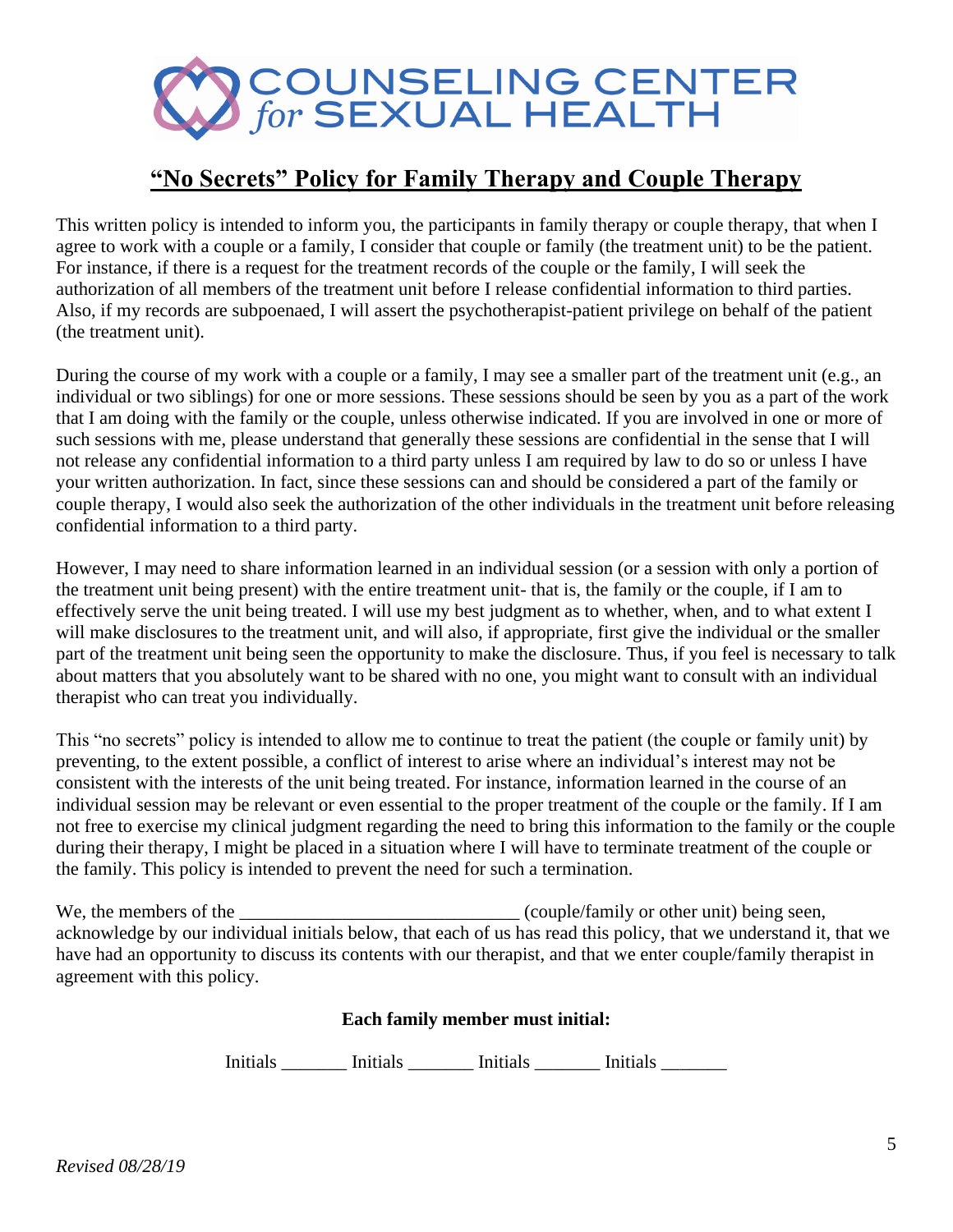

### **CONSENT TO TREATMENT**

By initialing each line and signing below, you are stating that:

| psychotherapeutic treatment to me and/or ______________________________, who is/are my                                                                                                                                                                                                          |
|-------------------------------------------------------------------------------------------------------------------------------------------------------------------------------------------------------------------------------------------------------------------------------------------------|
|                                                                                                                                                                                                                                                                                                 |
| I understand that Darilyn McElfresh, M.S., LMFT is not providing an emergency service, and I                                                                                                                                                                                                    |
| have been informed of whom to call upon in an emergency or during weekend and evening                                                                                                                                                                                                           |
| I understand, under no circumstance, may I record (via audio or video) my therapy sessions with                                                                                                                                                                                                 |
| Darilyn McElfresh, M.S., LMFT. I furthermore understand, any unauthorized recording will                                                                                                                                                                                                        |
|                                                                                                                                                                                                                                                                                                 |
| I understand the Notice of Privacy Practices; acknowledge they are located in the office and have                                                                                                                                                                                               |
|                                                                                                                                                                                                                                                                                                 |
| I have read and understand the above explanations regarding the limits of confidentiality.                                                                                                                                                                                                      |
| I have read and understand the above explanations regarding billing and payment policies, and<br>I understand that I will be charged for any sessions not cancelled at least 24 hours prior to the                                                                                              |
| While, I expect benefits from this treatment, I fully understand that because of factors beyond                                                                                                                                                                                                 |
| I have had the opportunity to discuss all of the aspects of treatment fully, have had my questions<br>answered, and understand the treatment planned. Therefore, I agree to comply with treatment<br>and authorize Darilyn McElfresh, M.S., LMFT to administer the treatment(s) to me and/or my |
|                                                                                                                                                                                                                                                                                                 |

Client/Parent/Guardian Signature:\_\_\_\_\_\_\_\_\_\_\_\_\_\_\_\_\_\_\_\_\_\_\_\_\_\_\_\_\_\_\_\_\_\_\_\_\_\_\_\_ Date\_\_\_\_\_\_\_\_\_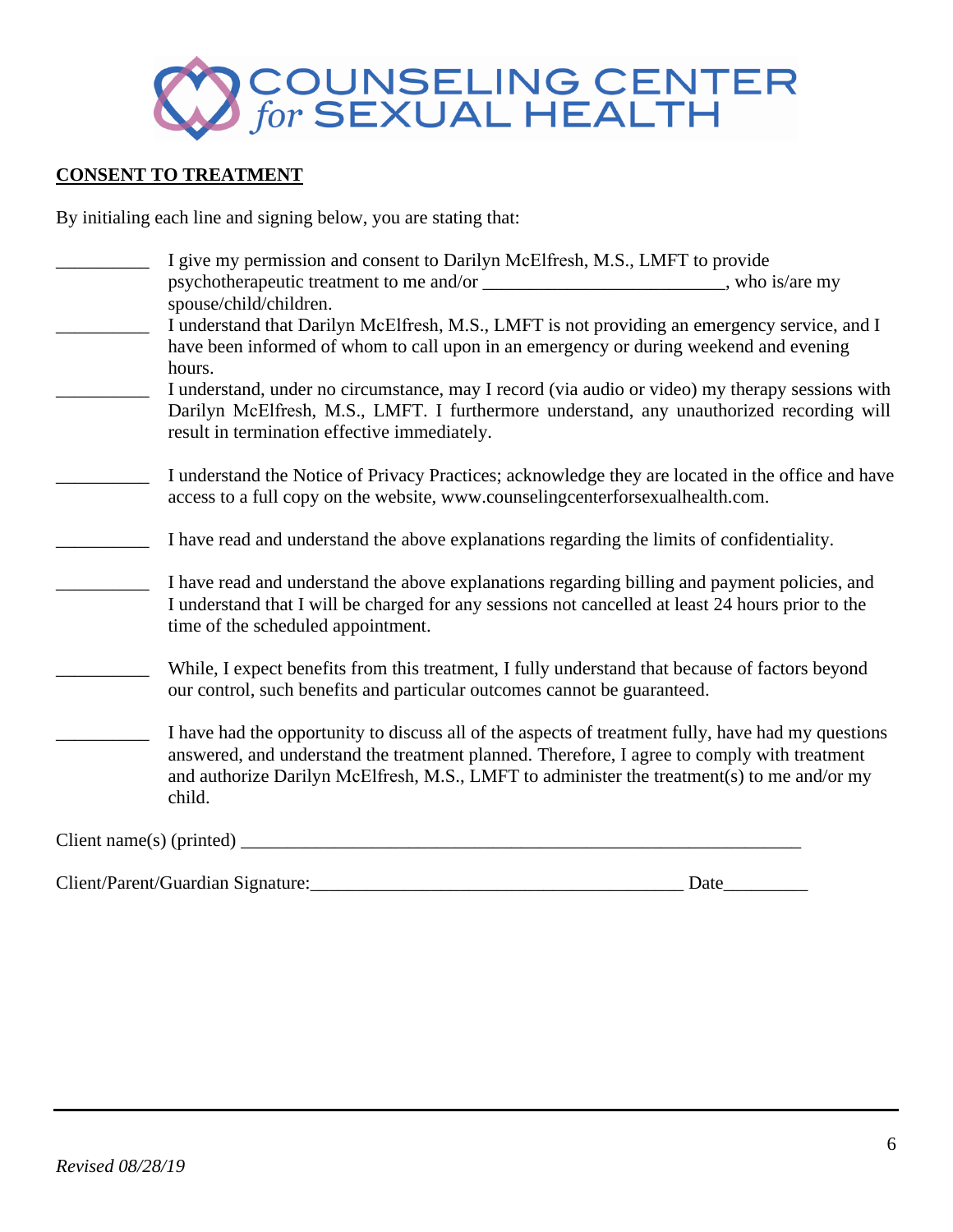

## **AUTHORIZATION FOR RELEASE OF CLIENT/PATIENT INFORMATION**

I, hereby authorize the exchange of information between **Darilyn** *McElfresh ,* **M.S., LMFT** and

|                                                   |               | . I give |
|---------------------------------------------------|---------------|----------|
| my permission to share the following information: |               |          |
| Educational                                       | Medical       |          |
| Social                                            | Psychological |          |
| Psychiatric                                       | Other:        |          |

I understand this authorization is valid for one year from the date listed below. I also understand this information may not be released to any other person or organizations without my permission in writing. A photocopy of this authorization shall be considered valid.

| Signature:                                                     | Date: |
|----------------------------------------------------------------|-------|
| Printed Name:                                                  |       |
| Relationship to client (i.e. self, mother, guardian, etc.): __ |       |